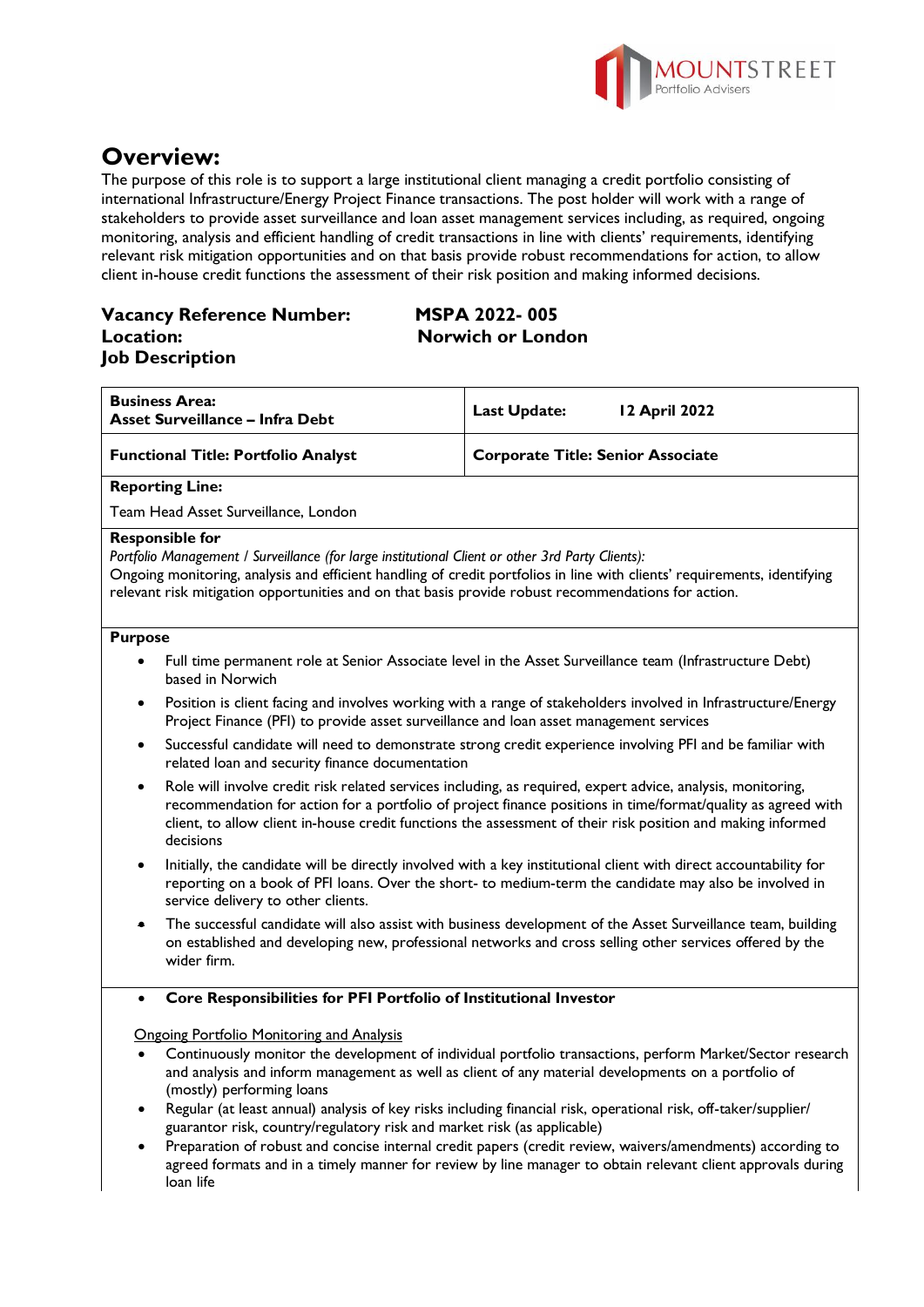- Work with line manager and responsible people to ensure smoothened credit process
- Review/update of cash flow models (incl. base case and downside/stress case scenarios) to assess future performance and risks
- Prepare internal ratings in accordance with applicable guidelines, where relevant
- Preparation of watch-list reports discussing trends, remedies, progress, future loan amendments and provide advice regarding possible exit strategies, where applicable
- Analyse, evaluate and comment on drawdown requests and transaction related financial, technical and legal reporting provided by borrowers and/or advisors as applicable
- Ensure timely covenant tracking with adequate recording in relevant system (CreditHub)
- Ensure timely closure of conditions/tasks
- Discuss/negotiate any kind of waiver requests, early repayments and restructurings with borrowers/agents and other external/internal parties e.g. lawyers
- Attend site visits and borrower meetings (as required)
- Where required, discuss/negotiate necessary credit and collateral documentation and ensure that all documentation and decisions required are correctly prepared, communicated and processed;
- Maintain electronic credit files for respective deals, ensuring key documents have been saved before submission of approval requests (in accordance with Client's guidelines and naming conventions)

#### Surveillance and Reporting

- Contribute to regular and ad hoc reporting requests from MSPA management, the client and its auditors on the portfolio, the sector and specific deals
- Provide input to MSPA internal reports (e.g. internal surveillance lists etc.)

#### **Other**

- Provide guidance to other team members as and when required
- Provide guidance to colleagues in Norwich Loan Management team covering a substantial portfolio of UK Private Finance Initiative Loans.
- Liaise pro-actively and effectively with different client departments for respective portfolio
- Consider relevant regulatory requirements and client guidelines
- Other duties as assigned from time to time

#### • **New Business Development**

- Support marketing efforts as and when required (e.g. preparation of presentation materials, scope definitions, Request for Proposals, capacity calculations etc.)
- Observe market for potential service opportunities
- Contributing to pro-active proposals for new business where applicable
- Cooperation with other areas of Mount Street to support business development initiatives
- **Third Party Portfolio Management:**
- Provide services in relation to 3rd party client portfolios as detailed under (future) service level agreements
- Support dedicated MSPA unit in diligence/onboarding of new portfolios

#### **Skills and Competencies**

- Must have established previous working experience with a proven track record in a related credit environment involving infrastructure and energy project finance.
- Good understanding of project- and corporate-finance with a solid background in and knowledge of credit risk drivers and risks inherent in the respective borrower industry sectors
- Solid analytical and technical skills and ability to understand complex loan documentation and financing structures and ability to convey technical (modelling) concepts to both technical practitioners and third parties.
- Comfortable in a client facing role and ability to confidently present recommendations up to credit committee level as well as private equity investors
- Ability to represent MSPA and its clients and articulate, negotiate and implement decisions, strategies and documentation
- Good organizational and time management skills, a hands-on approach and attention to detail are necessary
- Good writing skills producing robust, concise and insightful decision papers
- Team player with ability to work in a multicultural and international environment
- Must be able to adapt quickly and efficiently to changing business and client requirements.
- High level of familiarity of MS Excel, Word, Powerpoint and/or other data processing and analysis tools